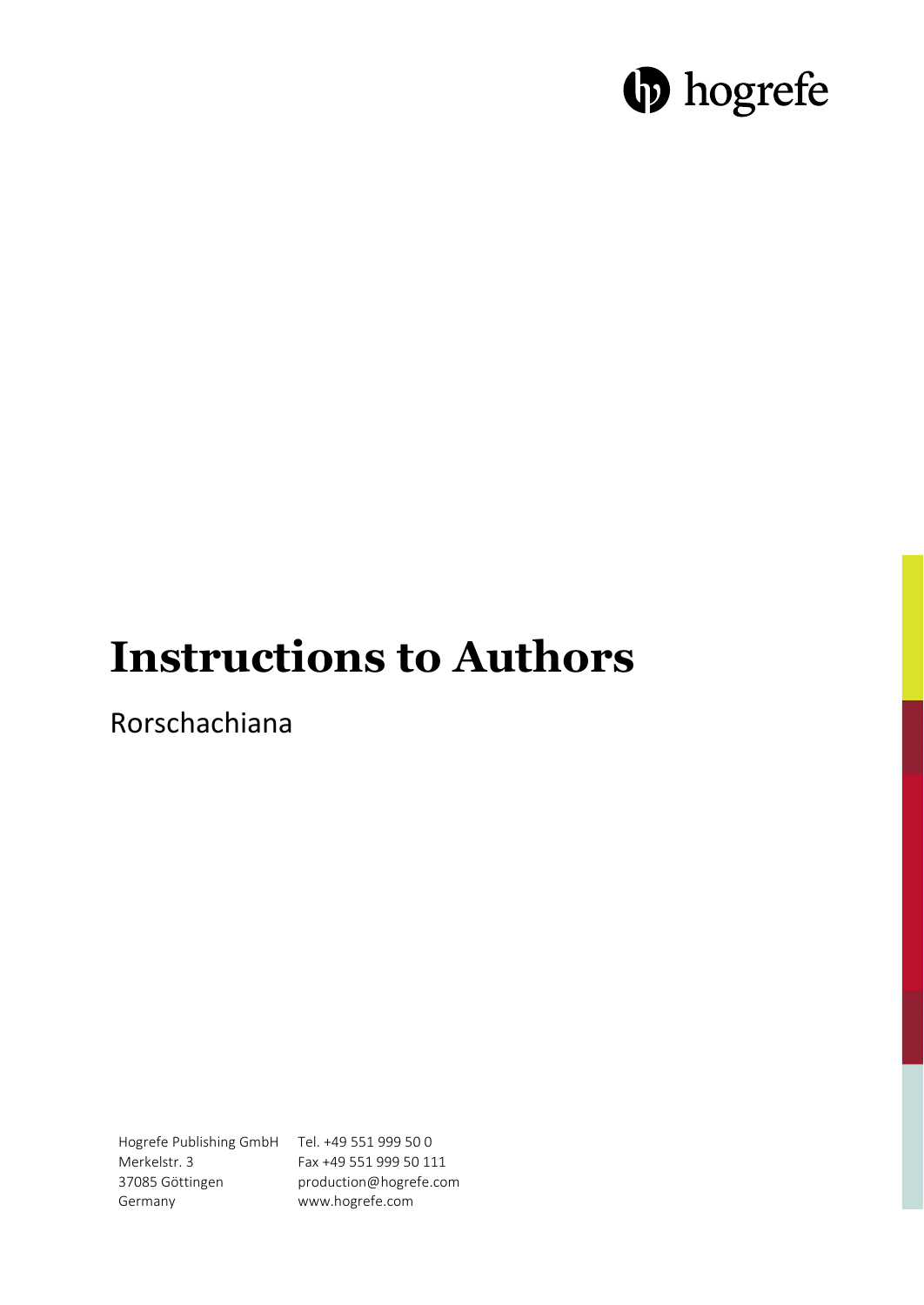## **Aims and Scope of** *Rorschachiana*

*Rorschachiana* is the scientific publication of the International Society for the Rorschach. The journal is interested in advancing theory and clinical applications of the Rorschach and other projective techniques, and research work that can enhance and promote projective methods. All papers published are subject to rigorous peer review to internationally accepted standards by external reviewers, working under the auspices of the experienced international editorial team. *Rorschachiana* is interested in promoting theory, practice, and clinical research in the field of projective methods.

## *Rorschachiana* **publishes the following types of articles**

#### **Original Articles**

These articles include theoretical articles and systemic reviews.

#### **Research Articles**

This type of article is concerned with quantitative and qualitative research. Research articles include manuscripts that involve single case studies (i.e., research studies in which a single case investigation includes statistical analyses and/or administration of measures for the main purpose of conducting research). Research on single case studies are prospective (i.e., the research design is defined before the interaction with the participant).

#### **Case Studies**

Case studies aim to present a specific clinical assessment or therapeutic intervention by examining in depth, and in a holistic manner, various aspects of one or several cases. They should include: the context of assessment/treatments; a thorough and detailed description of the case; the central issues/dilemmas/questions raised by the case; case data (e.g., test results, themes of interviews); the analysis and interpretation which is based on the case data in the light of the theoretical framework; a discussion on the conflict, theoretical or clinical challenges of the case; a conclusion which presents the imitations of the study but also considers the implications for wider theoretical and/or research issues. Case studies report on clinical case assessments and/or interventions that occurred before the planning of the study and the decision to use these experiences/data for a publication. Thus, they are retrospective studies.

The main text of each article type may be up to 6,000 words, including abstract, text, notes, references, appendices, as well as tables and figures.

**Important**: An allowance for any tables and figures should be included in the totals depending on their size. A typical table or figure takes up a quarter, half, or full page. Each quarter page in the manuscript equals about 200 words per quarter print page.

## **Manuscript Submission**

Manuscripts should be submitted online at [https://www.editorialmanager.com/ror.](https://www.editorialmanager.com/ror) Please follow the online instructions for submission. Should you have any technical queries regarding the submission portal, please contact [production@hogrefe.com.](mailto:production@hogrefe.com) Please direct any editorial questions to the Editor-in-Chief, Filippo Aschieri [\(journal@internationalrorschachsociety.com\)](mailto:journal@internationalrorschachsociety.com).

The Editor-in-Chief will screen manuscripts in order to ensure that they fall within the aims and scope of *Rorschachiana*. Those that fit will be reviewed by two independent reviewers. All papers will be subject to peer review in terms of their merits, readability, and interest.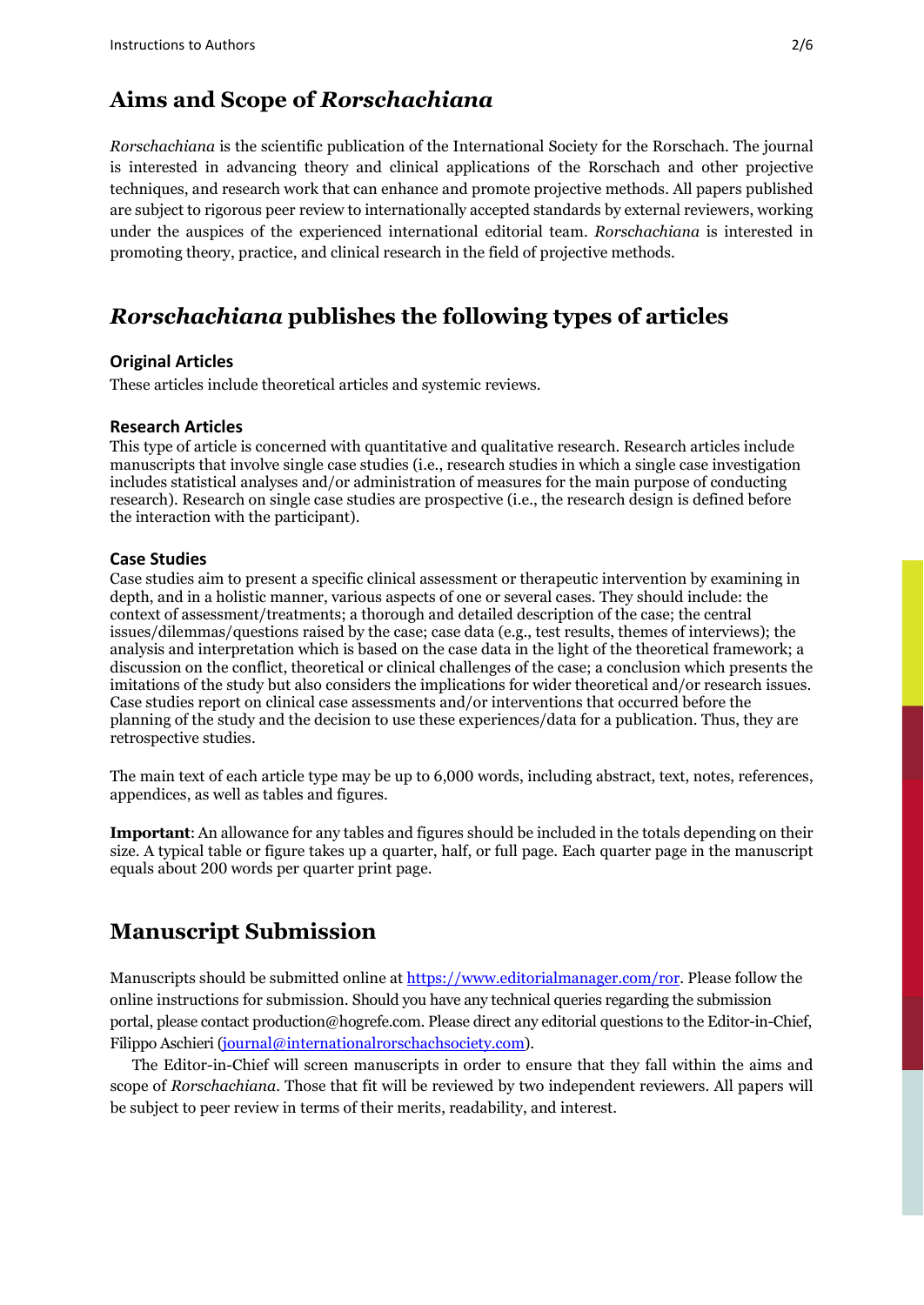## **Manuscript Format**

Manuscripts should be prepared according to the *Publication Manual of the American Psychological Association* (7th ed.). In particular, statistical and mathematical copy, style and nomenclature, as well as references and their text citations, should conform to the Publication Manual. It is recommended that authors who are not native speakers of English have their papers checked and corrected by a nativespeaker colleague before submission. Standard US American spelling and punctuation as given in *Webster's New Collegiate Dictionary* should be followed. Footnotes in the running text should be avoided.

#### **Manuscript**

Manuscripts must be typed in English, double-spaced, with margins of at least 2.5 cm all around. Do not justify the right margin. The first line of each paragraph should be indented. Without exception, the entire manuscript must be typed in upper-case and lower-case Roman letters. Please do not type anything (e.g., the names of the authors) in capital letters. For emphasis, words or numbers may be set in italics; please do not use bold typeface or underlining. Techniques for highlighting text and other embellishments should be avoided. All pages should be numbered beginning with 1. Place the page number and a short version of the title at the top right of each page. Make use of a clear hierarchy of headings and subheadings within the text. Footnotes should be avoided if at all possible. Please refer to the APA Publication Manual (7th ed.) for guidance.

#### **Title Page and Abstract**

The Title Page of each paper or article should include the long and short title of the paper, full name of the author(s) and affiliations indicated by superscripts, as well as address, e-mail, and telephone number of the corresponding author. Please also place any Author Notes outlining conflict of interest, acknowledgements, and disclosures on the title page. We encourage the inclusion of a section headed Authorship which outlines the contributions of the individual authors to the paper using relevant CRediT roles, formatted as in the following example with author order as on the article:

Philipp Yang, conceptualization, methodology; Ina Smith, funding acquisition; Sun Cheung, writing – review & editing.

Please refer to [https://casrai.org/credit/ f](https://casrai.org/credit/)or the contributor roles.

The Abstract should not exceed 200 words. A maximum of 5 keywords is to be listed alphabetically below the abstract.

#### **Figures and Tables**

Figures and tables should be numbered using Arabic numerals. Each table and figure must be cited in the text and should be accompanied by a legend. The positioning of tables or figures must be indicated with the following statement placed in the text at the appropriate place: "Enter Table X about here." Please note that online submission via Editorial Manager allows text, figures, and tables to be submitted as separate files. Figures must be supplied in a form suitable for reproduction: preferably highresolution bitmaps (e.g., jpg, 300 dpi) or as vector graphics files. Figures will normally be reproduced in black and white only. While it is possible to reproduce color illustrations, authors are reminded that they will be invoiced for the extra costs involved. **Please be sure to acquire reprint permission for all items of which you are not the copyright holder.**

#### **Reference Citations**

Reference citations in the text and in the reference list must follow the conventions listed in the *Publication Manual of the American Psychological Association* (7th ed.). Non-English titles should be translated into English in brackets following the original title. All references listed must be mentioned in the text, and all references mentioned in the text must be listed in the alphabetical reference list. **Make sure to provide the DOIs (Digital Object Identifier) of the cited journal articles.**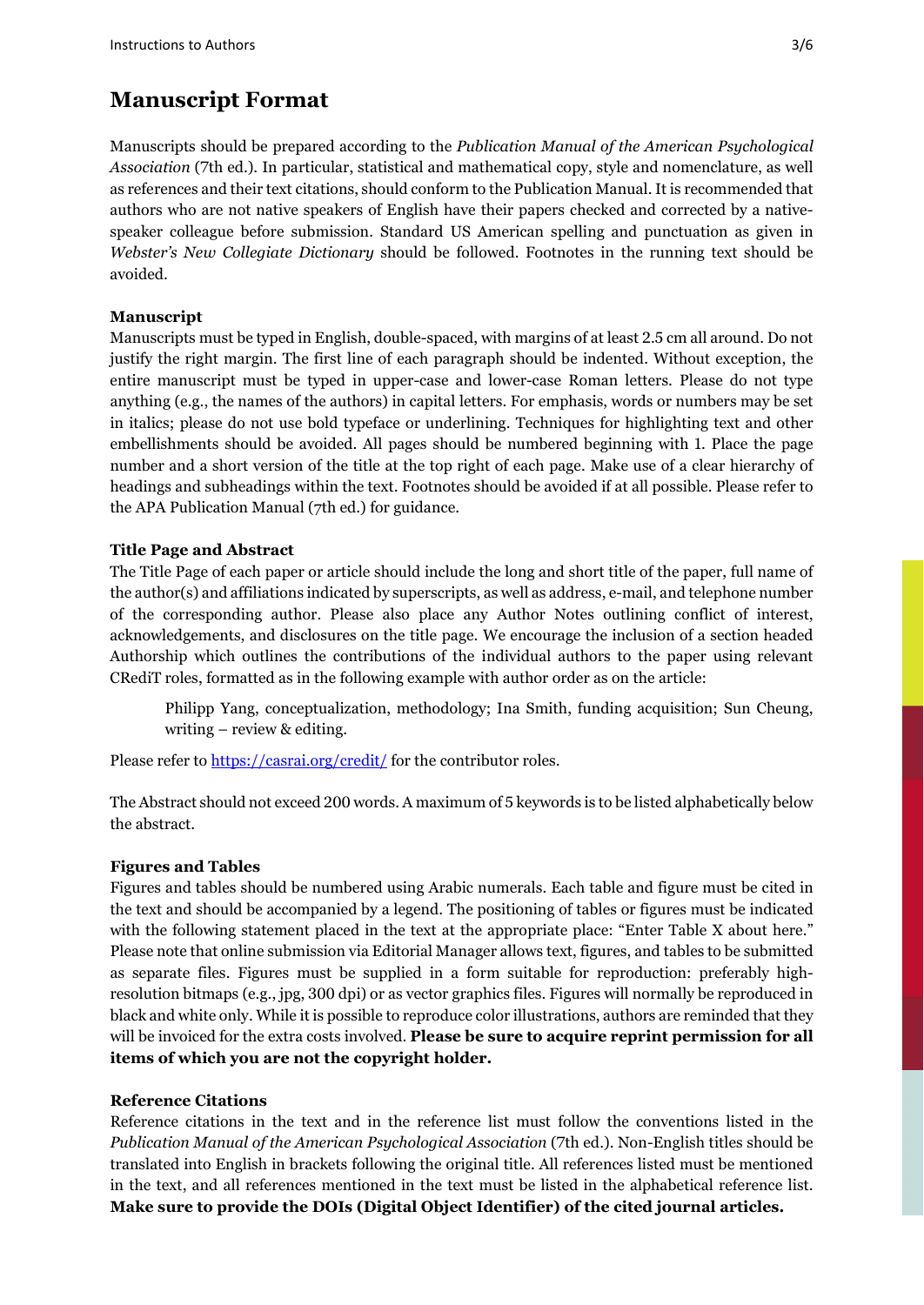#### **Summaries**

Summaries constitute the final part of the manuscript. They should be between 300 to 400 words in length and should be submitted in English, French, Spanish, and in the native tongue of the first author. The Editorial Team will prepare a Japanese translation. Please note that the Abstract (see above) and the English summary are not the same.

### **Open Data and Electronic Supplementary Material**

Authors may submit study data, analysis scripts, and other study materials for manuscripts that involve new data as Electronic Supplementary Materials (ESM). In general, ESM may include relevant items that cannot be reproduced in printed form and may consist of material used to carry out the research (e.g., data sets, participant instructions, audiovisual stimuli, video footage of the experimental setup) or additional items that are not essential for inclusion in the full text but would nevertheless benefit the reader. ESM is not included in the article word count. ESM files will be published online as received from the author(s) without any conversion, testing, or reformatting. They will not be checked for typographical errors or functionality. The responsibility for the content and functionality remains entirely with the author(s).

Hogrefe Publishing does not provide technical support for the creation or viewing of the supplementary files. If necessary, authors should seek the assistance of their local IT department. Like the manuscript, ESM should be original and not previously published. If previously published, it must be submitted with the necessary permissions. Note that the ESM files, just like the article itself, are permanent records and may not be altered once they have been published online.

Please ensure that any ESM submitted with the article is in compliance with the EU General Data Protection Regulation (GDPR).

#### **Submission**

ESM files will be subjected to peer review along with the article itself. The number of ESM files you submit should be limited to 5. The file size should be kept as small as possible, not exceeding 10 MB in total. All file formats are accepted with the exception of executable files (e.g., .exe, .com, or .msi). Commonly used file formats that are accessible by most readers are preferred. Following the online instructions, submit the ESM files in a single zip file separate from the other files that are part of your submission.

#### **Citation in Manuscript**

All ESM files must be referred to with intext citations (as for tables, figures, and appendices) and should be numbered in the order in which they are cited in the text.

Follow the example:

– For more information, listen to the audio file in Electronic Supplementary Material 1. or:

– (listen to the audio file in Electronic Supplementary Material 1)

or:

–(the audio file is provided in Electronic Supplementary Material 1)

If appropriate, you may combine several ESM elements into a single file. For example: – See Tables 1–3 in Electronic Supplementary Material 1.

Include a section headed ''Electronic Supplementary Material'' at the end of your article before the reference section. List all files in the order in which they are cited in the text. Provide a title for each ESM file along with the file name. Optionally, you may also provide a short description for each file (max. 20 words). Follow the example:

– ESM 1. Audio file (utterancesparticipants.mp3). (= title and file name)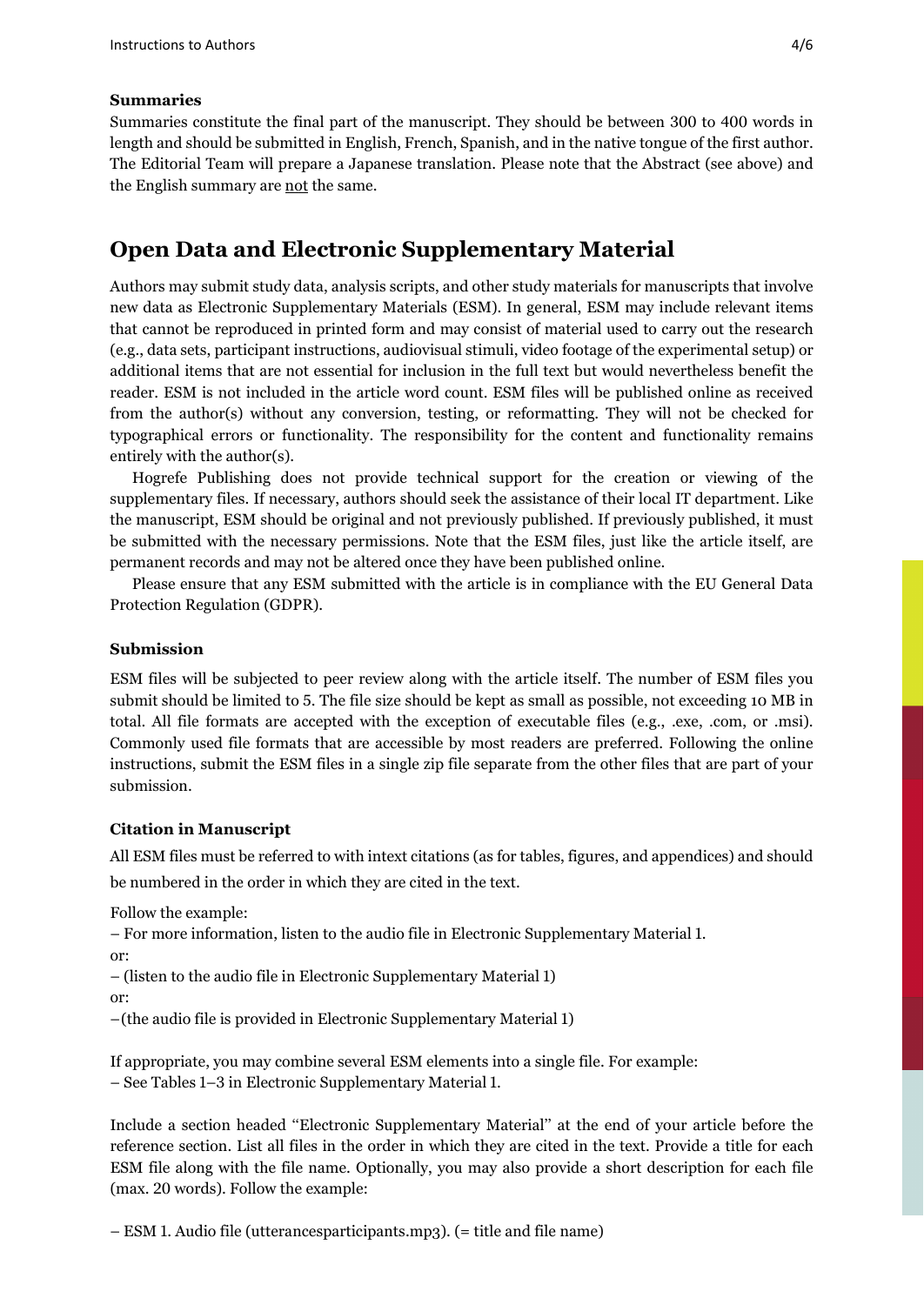This audio file contains utterances of the study participants. (= description of file) – ESM 1. Tables 1–3 (tables1–3.xlsx). (= title and file name)

The tables show additional *p*-values, weather variables, and demographic characteristics. (= description of file)

Make sure that the file names listed here match the names of the submitted files. Please note that only the title and the description will appear in the article; the file name will not. It is for reference purposes only.

## **Proofs**

PDF proofs will be sent to the corresponding author. Changes of content or stylistic changes may only be made in exceptional cases in the proofs. Corrections that exceed 5% of the typesetting costs may be invoiced to the authors.

## **Offprints**

The corresponding author of each accepted paper will receive free online access to the published version of the paper when it is first released online. The author may download the PDF of the published version of record. It is provided for the author's personal use, including for sharing with coauthors (see also ''Guidelines on sharing and use of articles in Hogrefe scientific journals'' on the journal's web page at [https://www.hogrefe.com/us/service/for-journal-authors\)](https://www.hogrefe.com/us/service/for-journal-authors).

## **Publication Ethics**

The journal and its editors comply to, and expect its authors to comply to, the Committee on Publication Ethics (COPE) standards [\(https://publicationethics.org\)](https://publicationethics.org/).

To ensure all manuscripts comply to COPE standards, the main text of submission should include the following information.

For Research Articles (quantitative or qualitative studies aiming at producing generalizable knowledge from a sample/group of participants):

Provide the Institutional Review Board (IRB) approval number of the study

For Research Articles involving single case studies (in which systematic data is collected to address researchers' hypotheses, and the participant is invited to take part in the study)

- Provide the Institutional Review Board (IRB) approval number of the study
- Refer to the blank copy of the publication consent signed by the client
- Inform about which procedures were followed to ensure client's anonymity and protection of personal data information.

For Case Studies:

- Refer to the blank copy of the publication consent signed by the client
- Inform about which procedures were followed to ensure client's anonymity and protection of personal data information.

## **Copyright Agreement**

By submitting an article, the author confirms and guarantees on behalf of themselves and any coauthors that the manuscript has not been submitted or published elsewhere, and that they hold all copyright in and titles to the submitted contribution, including any figures, photographs, line drawings, plans, maps,